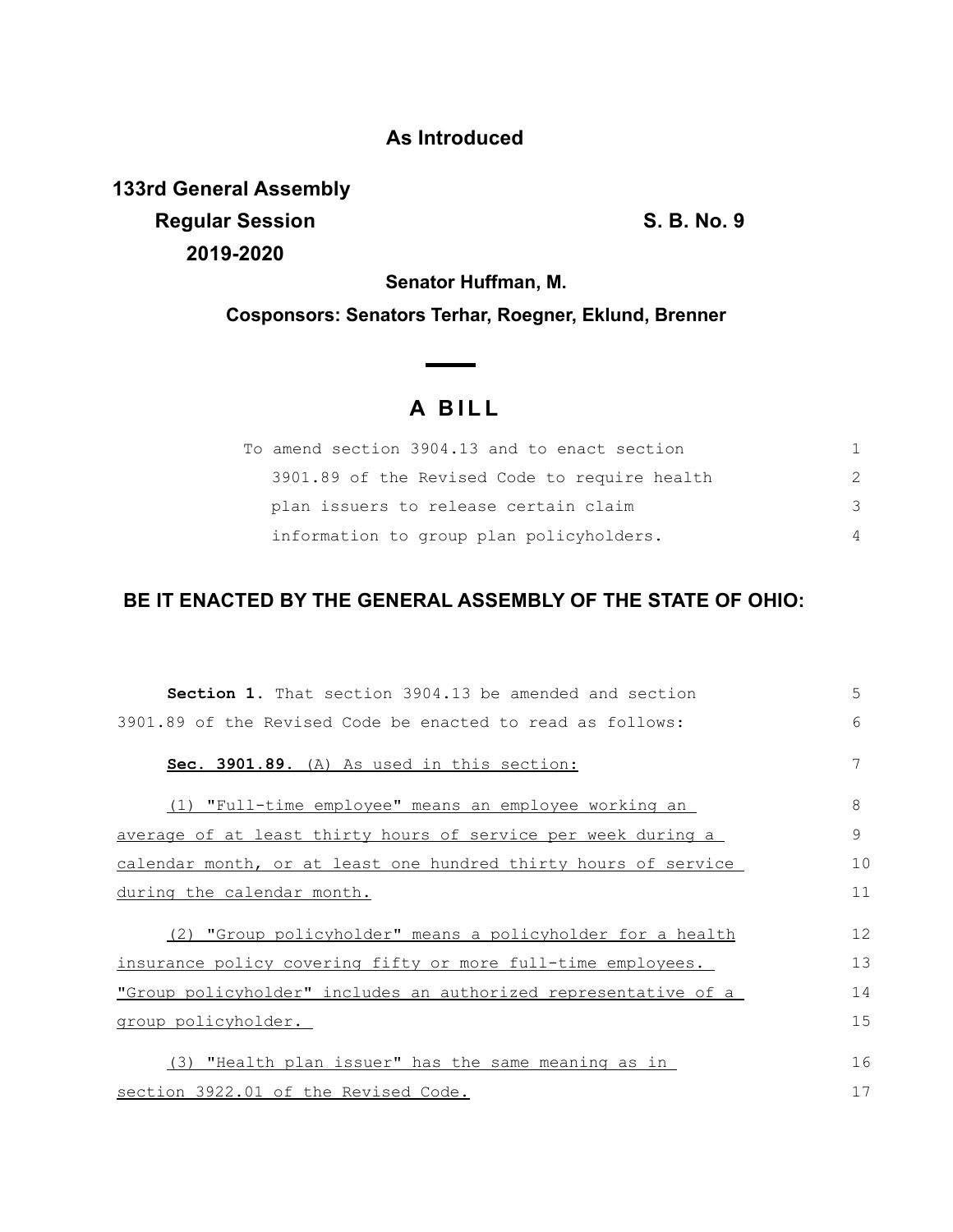| (B) (1) (a) A health plan issuer shall, upon request,                | 18 |
|----------------------------------------------------------------------|----|
| release to each group policyholder monthly claims data and shall     | 19 |
| provide this data within thirty business days of receipt of the      | 20 |
| request.                                                             | 21 |
| (b) A health plan issuer shall not be required to release            | 22 |
| claims information as required in division $(B)$ $(1)$ $(a)$ of this | 23 |
| section more than once per calendar year per group policyholder.     | 24 |
| (2) The data released shall include all of the following             | 25 |
| with regard to the policy in question for the policy period          | 26 |
| immediately preceding or the current policy period, as requested     | 27 |
| by the policyholder:                                                 | 28 |
| (a) The net claims paid or incurred by month;                        | 29 |
| (b) (i) If the group policyholder is an employer, the                | 30 |
| monthly enrollment data by employee only, employee and spouse,       | 31 |
| and employee and family;                                             | 32 |
| (ii) If the group policyholder is not an employer, the               | 33 |
| monthly enrollment data shall be provided and organized in a         | 34 |
| relevant manner.                                                     | 35 |
| (c) Monthly prescription claims information;                         | 36 |
| (d) Paid claims over thirty thousand dollars, including              | 37 |
| claim identifier other than name and the date of occurrence, the     | 38 |
| amount paid toward each claim, and claimant health condition or      | 39 |
| diagnosis.                                                           | 40 |
| (C) A health plan issuer that discloses data or                      | 41 |
| information in compliance with division (B) of this section may      | 42 |
| condition any such disclosure upon the execution of an agreement     | 43 |
| with the policyholder absolving the health plan issuer from          | 44 |
| civil liability related to the use of such data or information.      | 45 |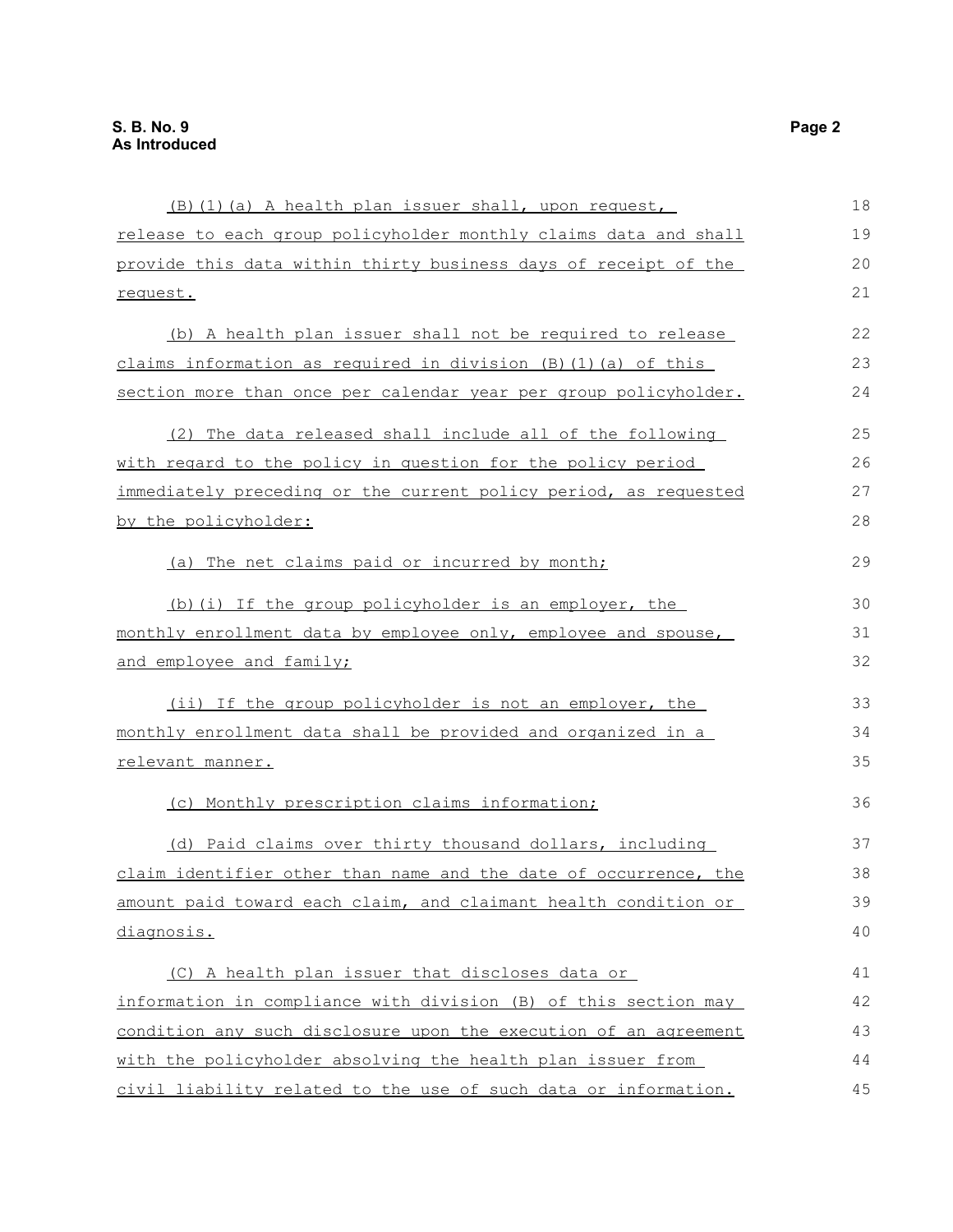| (D) A health plan issuer that provides data or information       | 46 |
|------------------------------------------------------------------|----|
| in compliance with division (B) of this section shall be immune  | 47 |
| from civil liability for any acts or omissions of any person's   | 48 |
| subsequent use of such data or information.                      | 49 |
| (E) This section shall not be construed as authorizing the       | 50 |
| disclosure of the identity of a particular individual covered    | 51 |
| under the group policy, nor the disclosure of any covered        | 52 |
| individual's particular health insurance claim, condition, or    | 53 |
| diagnosis, which would violate federal or state law.             | 54 |
| (F) A group policyholder is entitled to receive protected        | 55 |
| health information under this section only after an              | 56 |
| appropriately authorized representative of the group             | 57 |
| policyholder makes to the health plan issuer a certification     | 58 |
| substantially similar to the following:                          | 59 |
| "I hereby certify and have demonstrated that the plan            | 60 |
| documents comply with the requirements of 45 C.F.R. 164.504(f)   | 61 |
| (2) and that the group policyholder will safequard and limit the | 62 |
| use and disclosure of protected health information that the      | 63 |
| policyholder may receive from the group health plan to perform   | 64 |
| plan administration functions."                                  | 65 |
| (G) A group policyholder that does not provide the               | 66 |
| certification required in division (F) of this section is not    | 67 |
| entitled to receive the protected health information described   | 68 |
| in division (B) (2) (d) of this section, but is entitled to      | 69 |
| receive a report of claim information that includes the other    | 70 |
| information described under division (B) of this section.        | 71 |
| (H) Committing a series of violations of this section            | 72 |
| that, taken together, constitute a practice or pattern shall be  | 73 |
| considered an unfair or deceptive practice under sections        | 74 |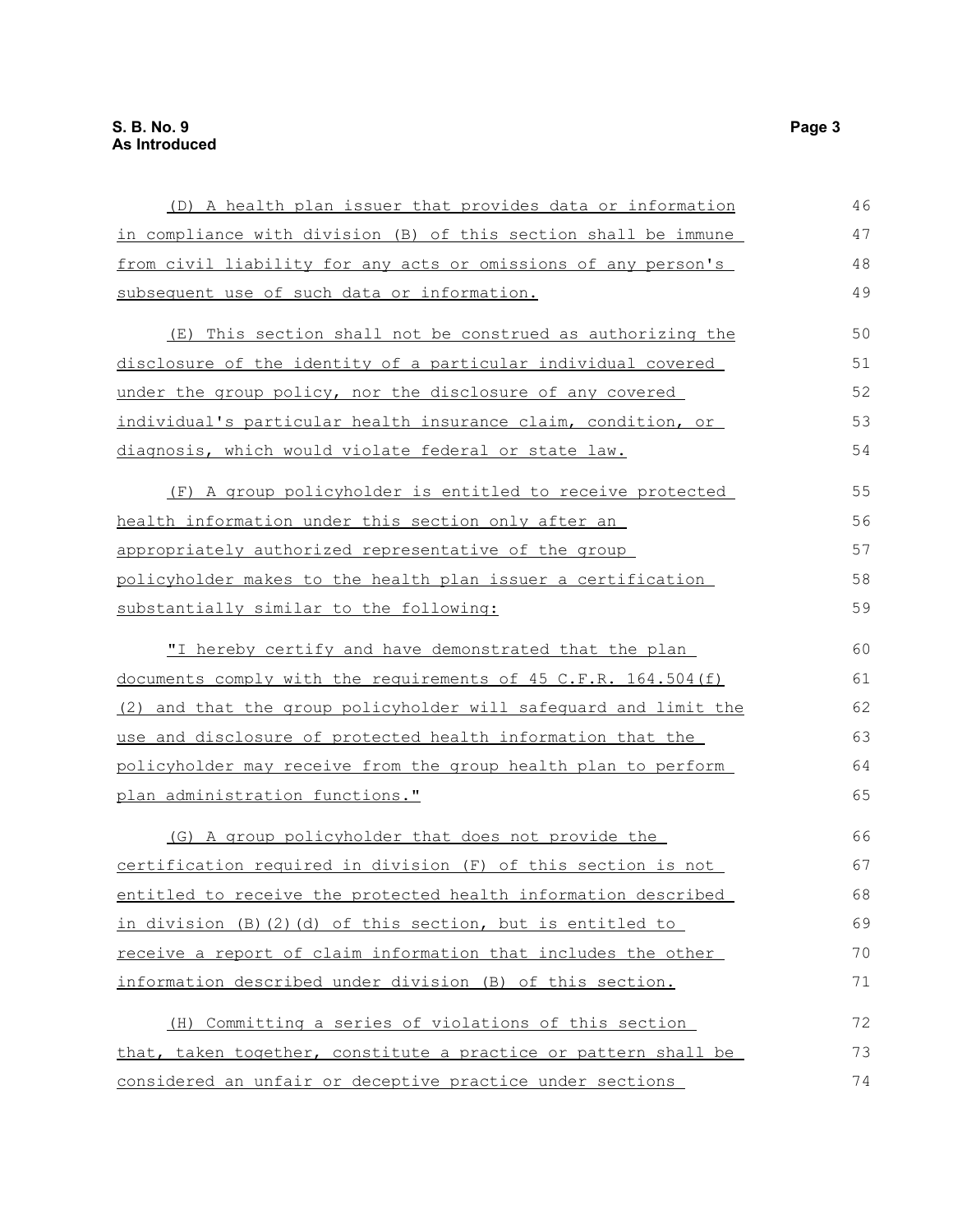| 3901.19 to 3901.26 of the Revised Code.                          | 75  |
|------------------------------------------------------------------|-----|
| (I) Nothing in this section shall be construed as                | 76  |
| prohibiting a health plan issuer from disclosing additional      | 77  |
| claims information beyond what is required by this section.      | 78  |
| Sec. 3904.13. No insurance institution, agent, or                | 79  |
| insurance support organization shall disclose any personal or    | 80  |
| privileged information about an individual collected or received | 81  |
| in connection with an insurance transaction, unless the          | 82  |
| disclosure is made pursuant to any of the following:             | 83  |
| (A) With the written authorization of the individual,            | 84  |
| provided:                                                        | 85  |
| (1) If such authorization is submitted by another                | 86  |
| insurance institution, agent, or insurance support organization, | 87  |
| the authorization meets the requirements of section 3904.06 of   | 88  |
| the Revised Code;                                                | 89  |
| (2) If such authorization is submitted by a person other         | 90  |
| than an insurance institution, agent, or insurance support       | 91  |
| organization, the authorization is dated, signed by the          | 92  |
| individual, and obtained one year or less prior to the date a    | 93  |
| disclosure is sought under this division.                        | 94  |
| (B) To a person other than an insurance institution,             | 95  |
| agent, or insurance support organization, provided such          | 96  |
| disclosure is reasonably necessary for the following reasons:    | 97  |
| (1) To enable such person to perform a business,                 | 98  |
| professional, or insurance function for the disclosing insurance | 99  |
| institution, agent, or insurance support organization, and such  | 100 |
| person agrees not to disclose the information further without    | 101 |
| the individual's written authorization unless the further        | 102 |
| disclosure either:                                               | 103 |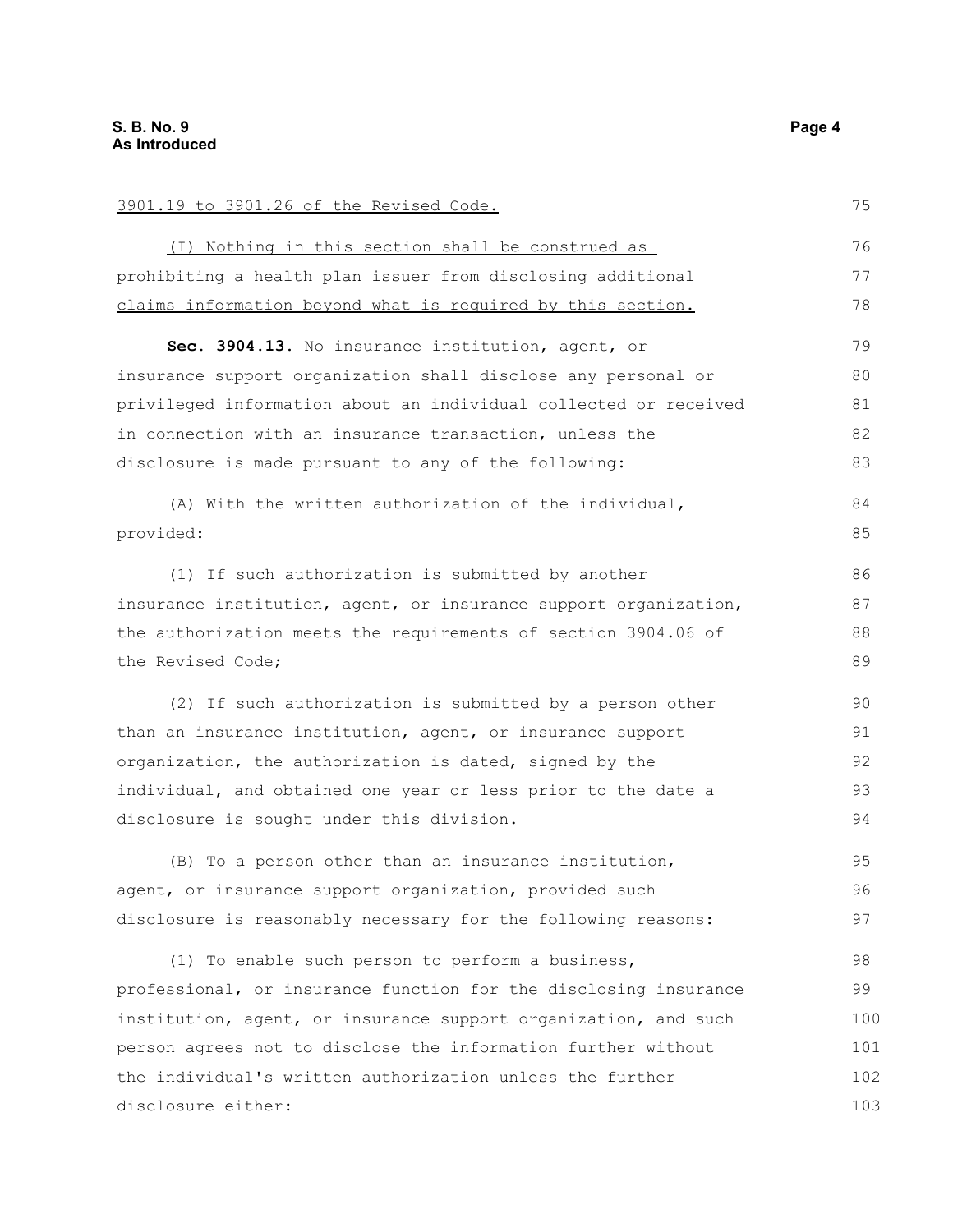| (a) Would otherwise be permitted by this section if made         | 104 |
|------------------------------------------------------------------|-----|
| by an insurance institution, agent, or insurance support         | 105 |
| organization;                                                    | 106 |
| (b) Is reasonably necessary for such person to perform its       | 107 |
| the person's function for the disclosing insurance institution,  | 108 |
| agent, or insurance support organization.                        | 109 |
| (2) To enable such person to provide information to the          | 110 |
| disclosing insurance institution, agent, or insurance support    | 111 |
| organization for the purpose of either:                          | 112 |
| (a) Determining an individual's eligibility for an               | 113 |
| insurance benefit or payment;                                    | 114 |
| (b) Detecting or preventing criminal activity, fraud,            | 115 |
| material misrepresentation, or material nondisclosure in         | 116 |
| connection with an insurance transaction.                        | 117 |
| (C) To an insurance institution, agent, insurance support        | 118 |
| organization, or self-insurer, provided the information          | 119 |
| disclosed is limited to that which is reasonably necessary       |     |
| either:                                                          | 121 |
| (1) To detect or prevent criminal activity, fraud,               | 122 |
| material misrepresentation, or material nondisclosure in         | 123 |
| connection with insurance transactions;                          | 124 |
| (2) For either the disclosing or receiving insurance             | 125 |
| institution, agent, or insurance support organization to perform | 126 |
| its function in connection with an insurance transaction         | 127 |
| involving the individual.                                        | 128 |
| (D) To a medical care institution or medical professional        | 129 |
| for the purpose of verifying insurance coverage or benefits,     | 130 |
| informing an individual of a medical problem of which the        | 131 |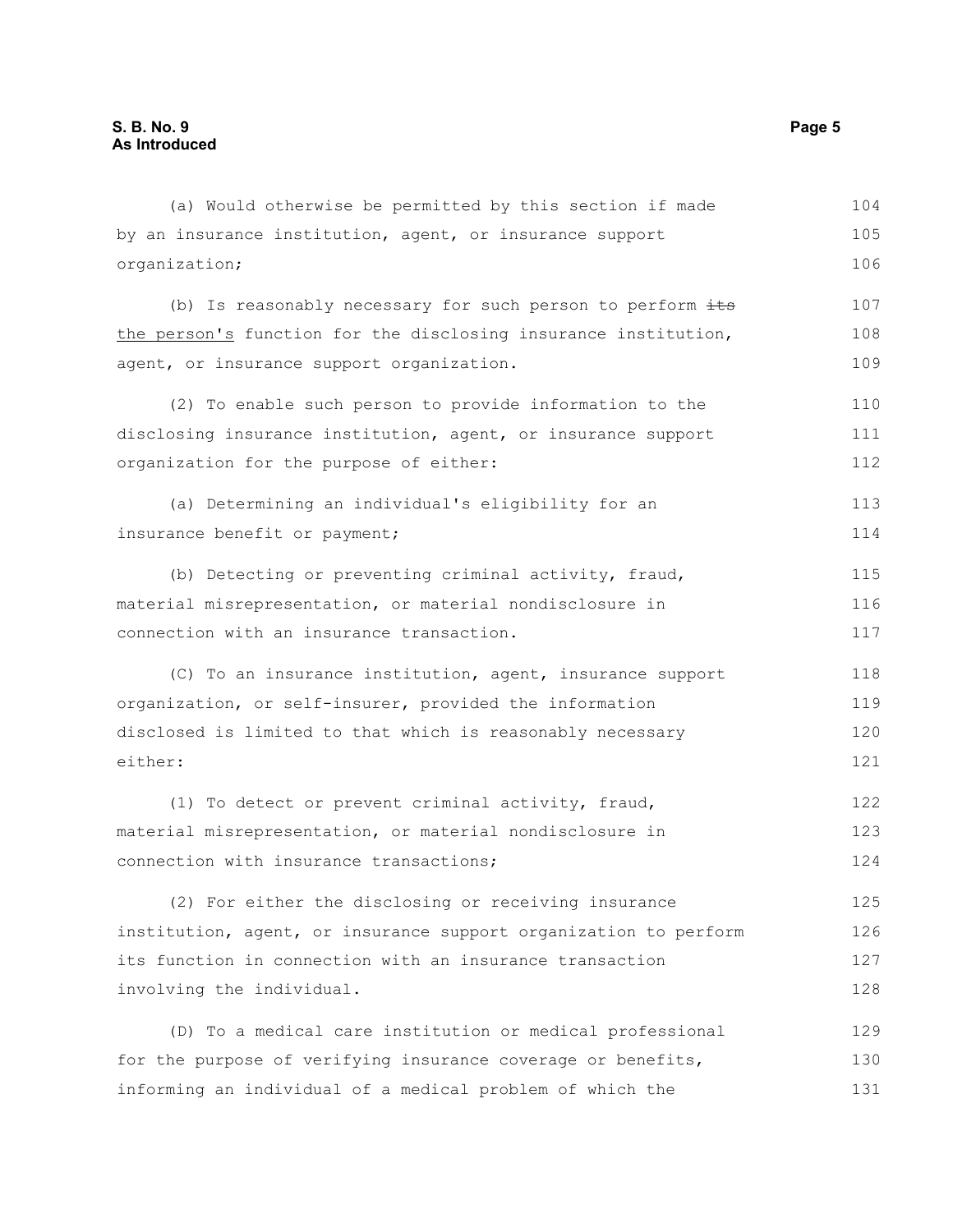#### **S. B. No. 9 Page 6 As Introduced**

individual may not be aware, or conducting an operations or services audit to verify the individuals treated by the medical professional or at the medical care institution. However, only such information may be disclosed as is reasonably necessary to accomplish any of the purposes set forth in this division. 132 133 134 135 136

#### (E) To an insurance regulatory authority;

(F) To a law enforcement or other governmental authority to protect the interests of the insurance institution, agent, or insurance support organization in preventing or prosecuting the perpetration of fraud upon it; or if the insurance institution, agent or insurance support organization reasonably believes that illegal activities have been conducted by the individual; 138 139 140 141 142 143

(G) As otherwise permitted or required by law;

(H) In response to a facially valid administrative or judicial order, including a search warrant or subpoena; 145 146

(I) Made for the purpose of conducting actuarial or research studies, provided the following conditions are met: 147 148

(1) No individual may be identified in any actuarial or research report; 149 150

(2) Materials allowing the individual to be identified are returned or destroyed as soon as they are no longer needed; 151 152

(3) The actuarial or research organization agrees not to disclose the information unless the disclosure would otherwise be permitted by this section if made by an insurance institution, agent, or insurance support organization. 153 154 155 156

(J) To a party or representative of a party to a proposed or consummated sale, transfer, merger, or consolidation of all or part of the business of the insurance institution, agent, or 157 158 159

137

144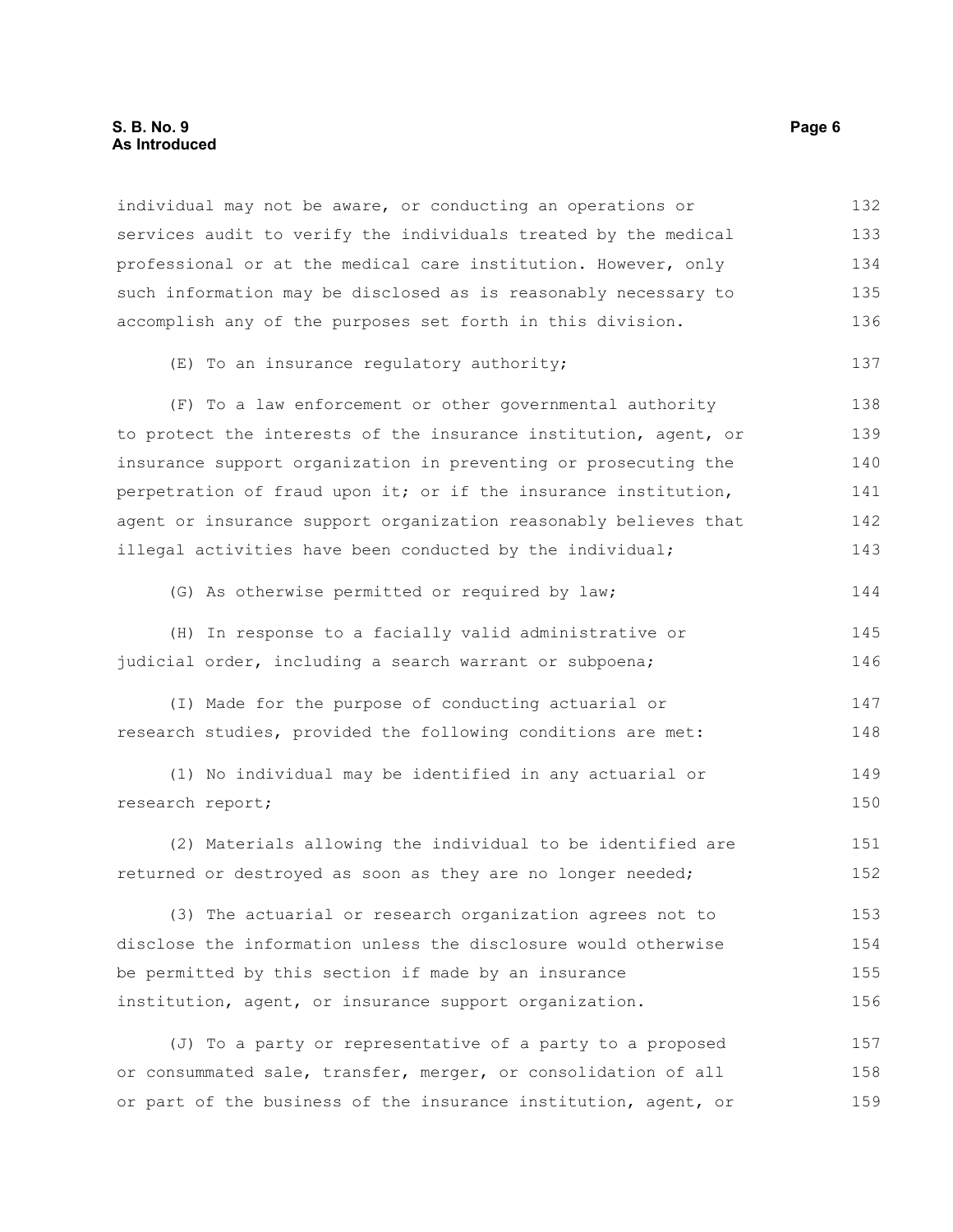| insurance support organization, provided the following           | 160 |
|------------------------------------------------------------------|-----|
| conditions are met:                                              | 161 |
| (1) Prior to the consummation of the sale, transfer,             | 162 |
| merger, or consolidation, only such information is disclosed as  | 163 |
| is reasonably necessary to enable the recipient to make business | 164 |
| decisions about the purchase, transfer, merger, or               | 165 |
| consolidation;                                                   | 166 |
| (2) The recipient agrees not to disclose the information,        | 167 |
| unless the disclosure would otherwise be permitted by this       | 168 |
| section if made by an insurance institution, agent, or insurance | 169 |
| support organization.                                            | 170 |
| (K) To a person whose only use of such information will be       | 171 |
| in connection with the marketing of a product or service,        | 172 |
| provided the following conditions are met:                       | 173 |
| (1) No medical record information, privileged information,       | 174 |
| or personal information relating to an individual's character,   | 175 |
| personal habits, mode of living, or general reputation is        | 176 |
| disclosed, and no classification derived from such information   | 177 |
| is disclosed;                                                    | 178 |
| (2) The individual has been given an opportunity to              | 179 |
| indicate that-he the individual does not want personal           | 180 |
| information disclosed for marketing purposes and has given no    | 181 |
| indication that-he_the individual does not want the information  | 182 |
| disclosed;                                                       | 183 |
| (3) The person receiving such information agrees not to          | 184 |
| use it except in connection with the marketing of a product or   | 185 |
| service.                                                         | 186 |
| (L) To an affiliate whose only use of the information will       | 187 |
| be in connection with an audit of the insurance institution or   | 188 |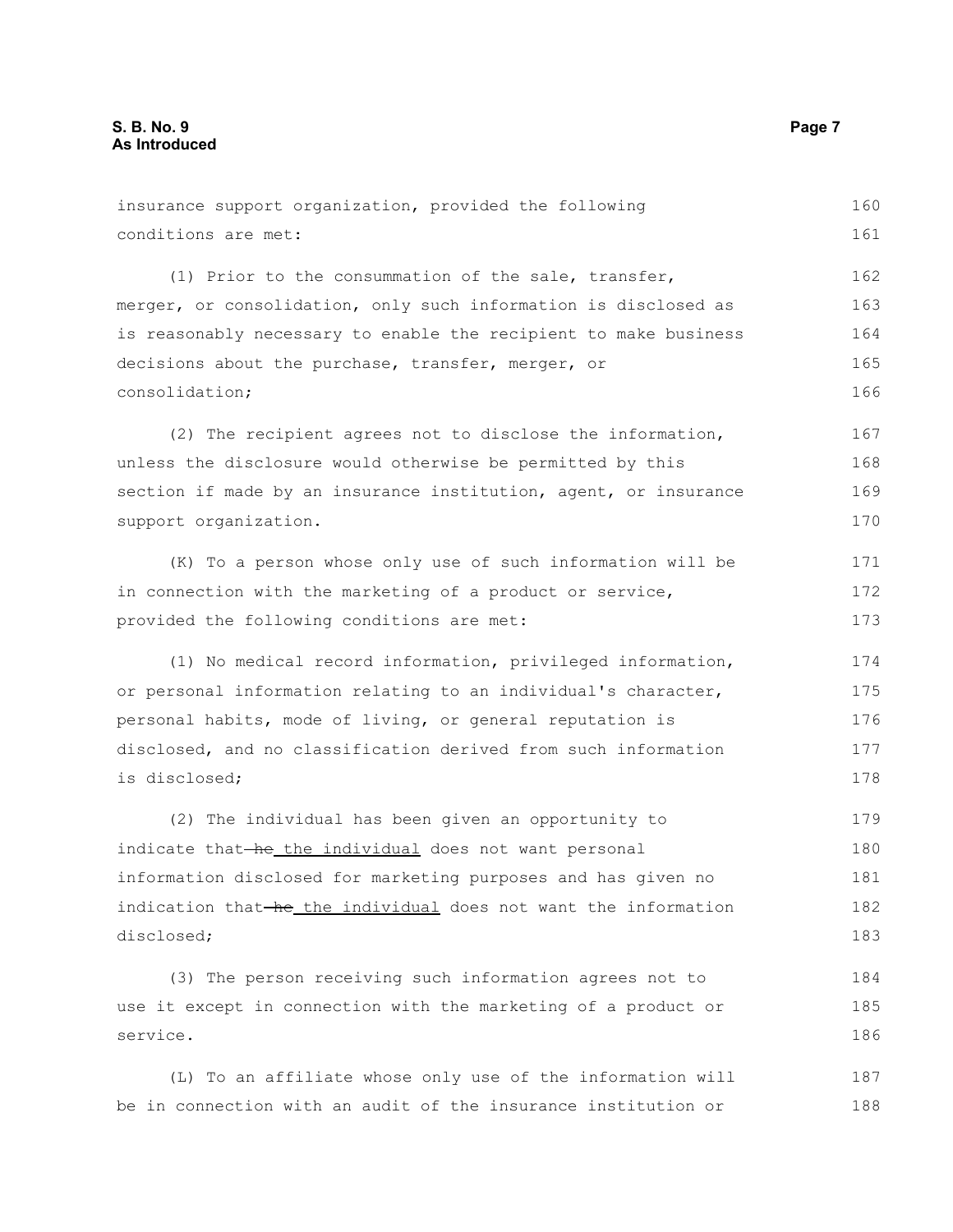agent or the marketing of an insurance product or service, provided the affiliate agrees not to disclose the information for any other purpose or to unaffiliated persons; (M) By a consumer reporting agency, provided the disclosure is to a person other than an insurance institution or agent; (N) To a group policyholder for the purpose of reporting claims experience or conducting an audit of the insurance institution's or agent's operations or services, provided the information disclosed is reasonably necessary for the group policyholder to conduct the review or audit; (O) To a group policyholder as provided in section 3901.89 of the Revised Code; (P) To a professional peer review organization for the purpose of reviewing the service or conduct of a medical care institution or medical professional;  $(P)$  (Q) To a governmental authority for the purpose of determining the individual's eligibility for health benefits for which the governmental authority may be liable;  $(Q)$  (R) To a certificate holder or policyholder for the purpose of providing information regarding the status of an insurance transaction; (R) (S) To a lienholder, mortgagee, assignee, lessor, or other person shown on the records of an insurance institution or agent as having a legal or beneficial interest in a policy of 189 190 191 192 193 194 195 196 197 198 199 200 201 202 203 204 205 206 207 208 209 210 211 212 213

(1) No medical record information is disclosed unless the disclosure would otherwise be permitted by this section; 215 216

insurance, provided the following conditions are met:

214